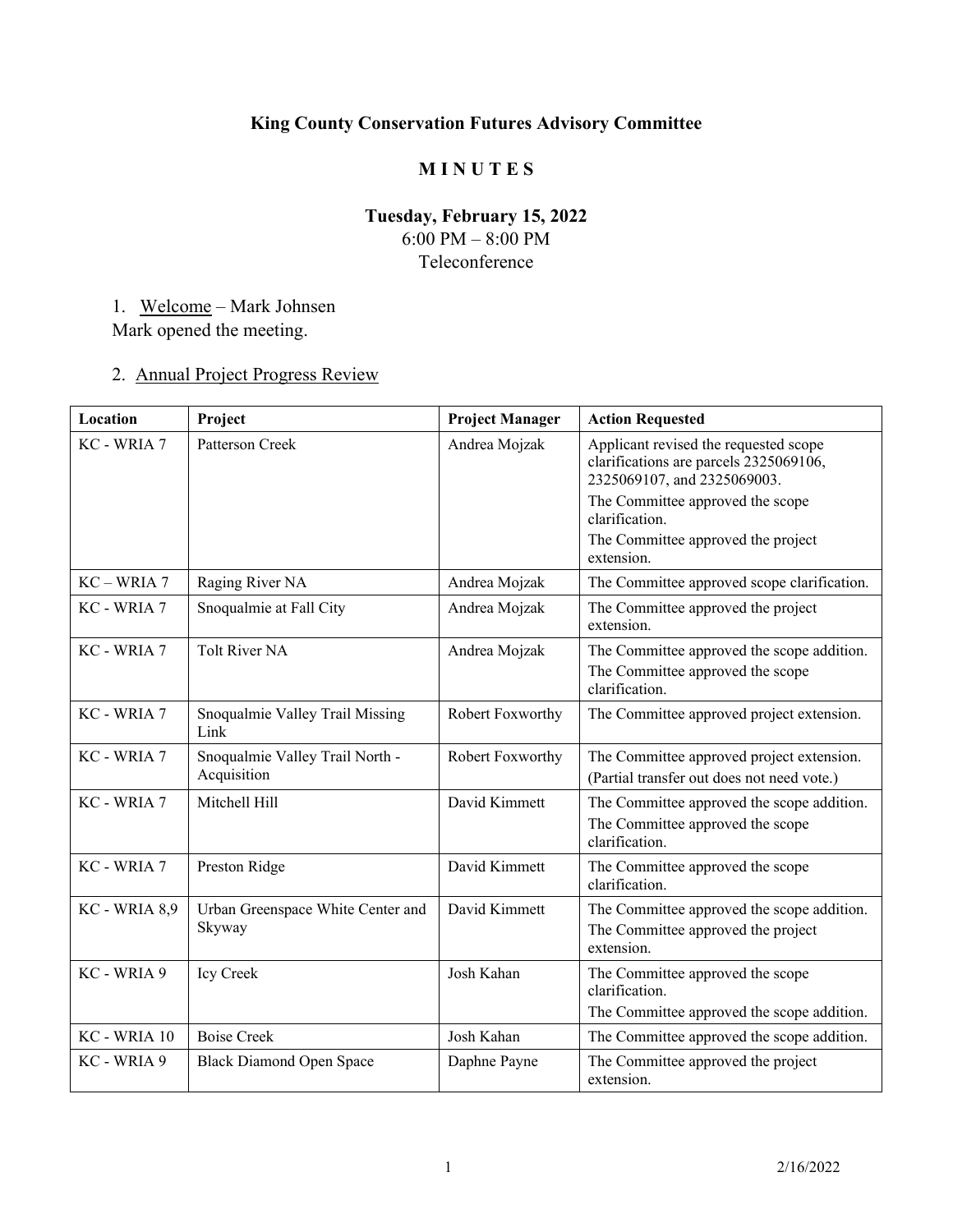| KC - WRIA 9   | Keevie Lake                             | Daphne Payne  | The Committee approved the project<br>extension. |
|---------------|-----------------------------------------|---------------|--------------------------------------------------|
| KC - WRIA 9   | Soos-Molasses                           | Daphne Payne  | The Committee approved the project<br>extension. |
| KC - WRIA 10  | Pinnacle Peak Park                      | Daphne Payne  | The Committee approved the project<br>extension. |
| KC - Vashon   | Misty Isle Farm                         | Greg Rabourn  | The Committee approved the project<br>extension. |
| KC - Vashon   | Vashon Marine Shoreline                 | Greg Rabourn  | The Committee approved the project<br>extension. |
| $KC - Vashon$ | Uplands Forests & Trails<br>Connections | David Kimmett | The Committee approved the scope addition.       |

### 5. Requests for Reallocated Funds

| Note: Some of the requests also need project extension or scope changes |  |  |  |  |  |  |  |  |  |  |  |
|-------------------------------------------------------------------------|--|--|--|--|--|--|--|--|--|--|--|
|-------------------------------------------------------------------------|--|--|--|--|--|--|--|--|--|--|--|

| Location            | Project                                    | Project<br><b>Manager</b> | <b>Request</b>                                                                                                                                                                                                                                     |
|---------------------|--------------------------------------------|---------------------------|----------------------------------------------------------------------------------------------------------------------------------------------------------------------------------------------------------------------------------------------------|
| <b>Bellevue</b>     | Bellevue Open Space                        | Camron Parker             | The Committee recommended allocation of<br>\$480,000 CFT into project.                                                                                                                                                                             |
| Covington           | Jenkins Creek Park<br>Expansion            | Ethan Newton              | The Committee recommended allocation of<br>\$77,000 CFT into project.                                                                                                                                                                              |
| Lake Forest<br>Park | Lake Front Property                        | Cory Roche                | The Committee recommended allocation of<br>\$625,000 CFT into project.                                                                                                                                                                             |
| Seattle             | Longfellow Creek<br>Addition               | Lise Ward                 | The Committee approved project extension.<br>The Committee recommended allocation of<br>\$400,000 CFT into project.                                                                                                                                |
| Seattle             | North Rainier Park<br>Charlestown Addition | Lise Ward                 | The Committee recommended allocation of<br>\$500,000 CFT into project.                                                                                                                                                                             |
| $KC-WRIA 8$         | Issaquah Creek                             | Judy Blanco               | The Committee approved scope addition.<br>The Committee recommended allocation of<br>\$375,000 CFT into project.                                                                                                                                   |
| KC - WRIA 9         | Green River/Newaukum<br>Creek              | Josh Kahan                | The Committee approved project extension.<br>The Committee approved scope clarification.<br>The Committee approved scope addition.<br>The Committee recommended allocation of<br>\$300,000 total into project (\$150,000 CFT and<br>\$150,000 PL). |
| KC - WRIA 9         | North Green River<br>Acquisition           | Katie Beaver              | The Committee recommended allocation of<br>\$75,000 total into project (\$37,500 CFT and<br>\$37,500 PL into project).                                                                                                                             |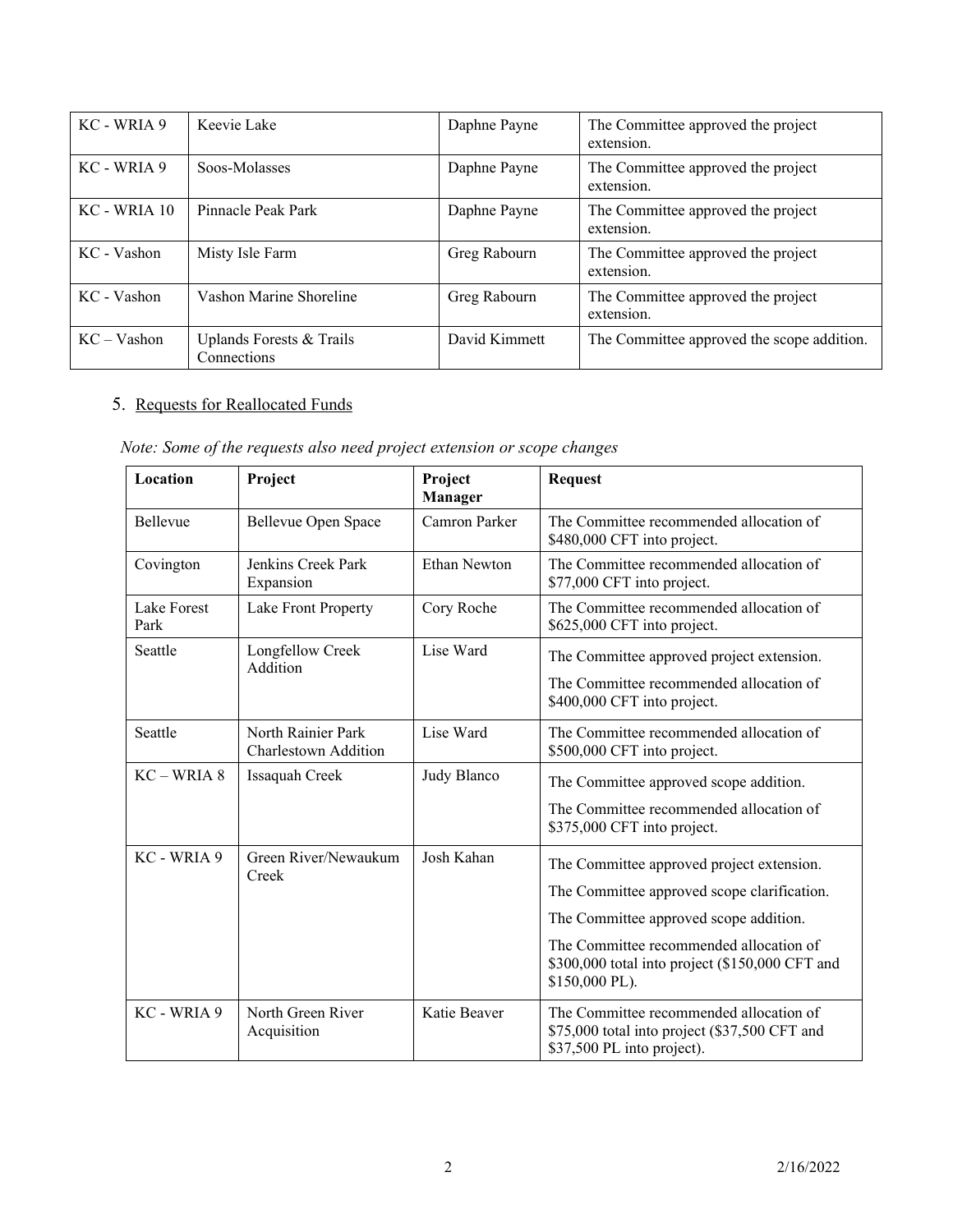| KC - WRIA 9   | Tacoma Water                         | Daphne Payne  | The Committee recommended allocation of<br>\$500,000 CFT into project (match waiver<br>project).                            |
|---------------|--------------------------------------|---------------|-----------------------------------------------------------------------------------------------------------------------------|
| $KC - Vashon$ | Neill Point NA -<br>Morningside Farm | David Kimmett | The Committee recommended allocation of<br>\$1,355,310 total into project (\$781,655 CFT and<br>\$573,655 PL into project). |
| $KC - Vashon$ | Vashon Parks District<br>Surplus     | Greg Rabourn  | The Committee recommended allocation of<br>\$75,000 total into project (\$37,500 CFT and<br>\$37,500 PL into project).      |
| $KC - Vashon$ | Vashon Creeks &<br>Estuaries         | Greg Rabourn  | The Committee recommended returning<br>\$435,000 in bond funds to replace with annual<br>funds.                             |
|               |                                      |               | The Committee approved scope clarification.                                                                                 |
|               |                                      |               | The Committee approved project extension.                                                                                   |
|               |                                      |               | The Committee recommended allocation of<br>$$470,000$ total into project (\$235,000 CFT and<br>\$235,000 PL into project).  |
| KC - WRIA 8   | Big Finn Hill Park<br>Additions      | Sarah Brandt  | The Committee recommended allocation of<br>\$555,000 CFT into project                                                       |

The Committee approved that Ingrid, Mark & Catherine would calculate the final allocations between CFT bond, CFT annual and Parks Levy, and present that to the Committee in the draft Project Progress Report.

Meeting adjourned at 8:29 pm.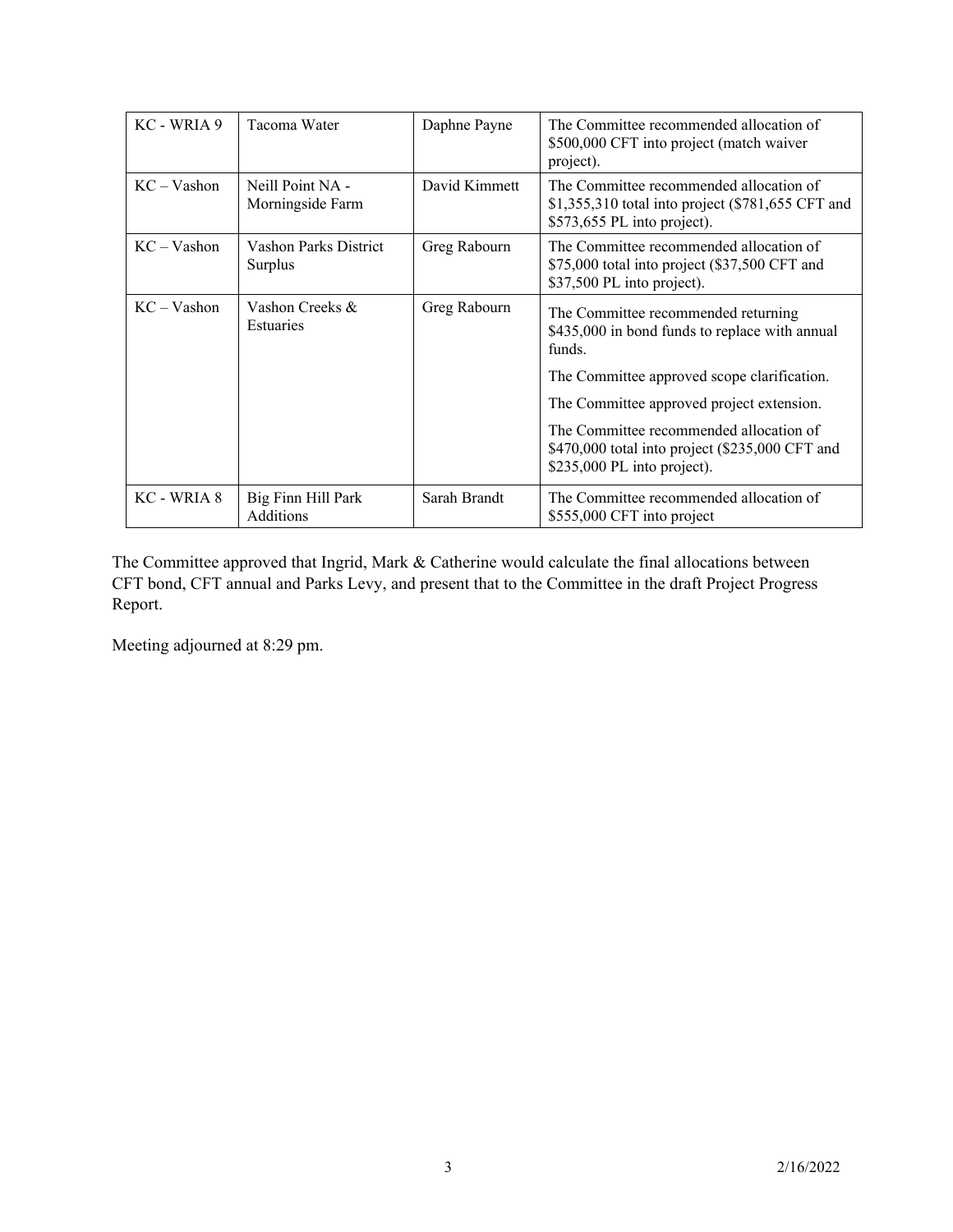## **King County Conservation Futures Advisory Committee**

### **Tuesday, February 15, 2022**

6:00 PM – 8:00 PM Teleconference

### **Attendance**

| Steve Abel       |                  | <b>Conservation Futures Advisory Committee</b> |
|------------------|------------------|------------------------------------------------|
| Niesha Fort      | 66               | 66                                             |
| Catherine Gockel | $\mbox{\bf 6}$   | 66                                             |
| Molly Graham     | $\zeta \, \zeta$ | $\zeta \, \zeta$                               |
| Leah Grant       | $\zeta \zeta$    | $\zeta \, \zeta$                               |
| Mark R. Johnsen  | $\zeta \zeta$    | $\zeta \, \zeta$                               |
| Keith Livingston | $\zeta \zeta$    | $\zeta \, \zeta$                               |
| Chuck Paulsen    | $\zeta \, \zeta$ | $\zeta \, \zeta$                               |
| Jen Syrowitz     | $\mbox{\bf 6}$   | 66                                             |

Members: 11 Quorum: 6 (counted as majority)

### Future Committee members (appointment pending)

| Dre Avila              | 66 | $\epsilon$ |
|------------------------|----|------------|
| Yoshiko Grace Matsui   | "  | $\leq$     |
| Nancy Huizar           | 66 | $\leq$     |
| <b>Samuel Rapoport</b> | 66 | $\epsilon$ |

# Ingrid Lundin, King County DNRP

Linda Holecek, Anjali Fisher, "

Guests:

### **King County DNRP**

Andrea Mojzak Daphne Payne David Kimmett Josh Kahan Judy Blanco Katie Beaver Sarah Brandt Greg Rabourn